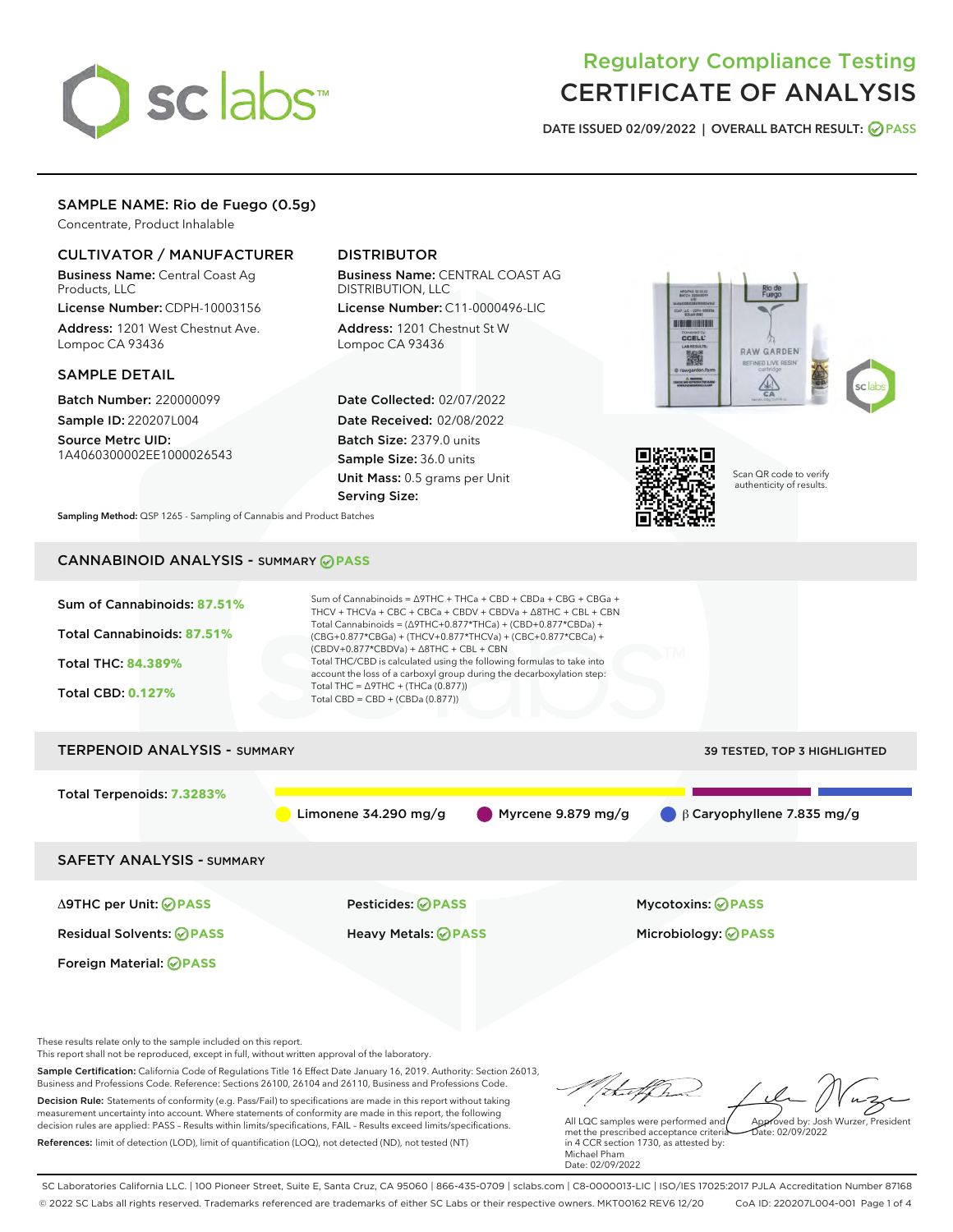



RIO DE FUEGO (0.5G) | DATE ISSUED 02/09/2022 | OVERALL BATCH RESULT:  $\bigcirc$  PASS

# CANNABINOID TEST RESULTS - 02/09/2022 2 PASS

Tested by high-performance liquid chromatography with diode-array detection (HPLC-DAD). **Method:** QSP 1157 - Analysis of Cannabinoids by HPLC-DAD

#### TOTAL CANNABINOIDS: **87.51%**

Total Cannabinoids (Total THC) + (Total CBD) + (Total CBG) + (Total THCV) + (Total CBC) + (Total CBDV) + ∆8THC + CBL + CBN

TOTAL THC: **84.389%** Total THC (∆9THC+0.877\*THCa)

TOTAL CBD: **0.127%**

Total CBD (CBD+0.877\*CBDa)

TOTAL CBG: 2.308% Total CBG (CBG+0.877\*CBGa)

TOTAL THCV: 0.35% Total THCV (THCV+0.877\*THCVa)

TOTAL CBC: ND Total CBC (CBC+0.877\*CBCa)

TOTAL CBDV: ND Total CBDV (CBDV+0.877\*CBDVa)

| <b>COMPOUND</b>  | LOD/LOQ<br>(mg/g)          | <b>MEASUREMENT</b><br><b>UNCERTAINTY</b><br>(mg/g) | <b>RESULT</b><br>(mg/g) | <b>RESULT</b><br>(%) |
|------------------|----------------------------|----------------------------------------------------|-------------------------|----------------------|
| <b>A9THC</b>     | 0.06 / 0.26                | ±29.030                                            | 843.89                  | 84.389               |
| <b>CBG</b>       | 0.06/0.19                  | ±0.909                                             | 23.08                   | 2.308                |
| <b>THCV</b>      | 0.1 / 0.2                  | ±0.17                                              | 3.5                     | 0.35                 |
| $\triangle$ 8THC | 0.1/0.4                    | ±0.14                                              | 1.7                     | 0.17                 |
| <b>CBN</b>       | 0.1 / 0.3                  | ±0.11                                              | 1.7                     | 0.17                 |
| <b>CBD</b>       | 0.07/0.29                  | ±0.059                                             | 1.27                    | 0.127                |
| <b>THCa</b>      | 0.05/0.14                  | N/A                                                | <b>ND</b>               | <b>ND</b>            |
| <b>THCVa</b>     | 0.07/0.20                  | N/A                                                | <b>ND</b>               | <b>ND</b>            |
| <b>CBDa</b>      | 0.02/0.19                  | N/A                                                | <b>ND</b>               | <b>ND</b>            |
| <b>CBDV</b>      | 0.04 / 0.15                | N/A                                                | <b>ND</b>               | <b>ND</b>            |
| <b>CBDVa</b>     | 0.03/0.53                  | N/A                                                | <b>ND</b>               | <b>ND</b>            |
| <b>CBGa</b>      | 0.1 / 0.2                  | N/A                                                | <b>ND</b>               | <b>ND</b>            |
| <b>CBL</b>       | 0.06 / 0.24                | N/A                                                | <b>ND</b>               | <b>ND</b>            |
| <b>CBC</b>       | 0.2 / 0.5                  | N/A                                                | <b>ND</b>               | <b>ND</b>            |
| <b>CBCa</b>      | 0.07 / 0.28                | N/A                                                | <b>ND</b>               | <b>ND</b>            |
|                  | <b>SUM OF CANNABINOIDS</b> |                                                    | 875.1 mg/g              | 87.51%               |

#### **UNIT MASS: 0.5 grams per Unit**

| ∆9THC per Unit                         | 1100 per-package limit | 421.94 mg/unit  | <b>PASS</b> |
|----------------------------------------|------------------------|-----------------|-------------|
| <b>Total THC per Unit</b>              |                        | 421.94 mg/unit  |             |
| <b>CBD</b> per Unit                    |                        | $0.64$ mg/unit  |             |
| <b>Total CBD per Unit</b>              |                        | $0.64$ mg/unit  |             |
| <b>Sum of Cannabinoids</b><br>per Unit |                        | 437.6 mg/unit   |             |
| <b>Total Cannabinoids</b><br>per Unit  |                        | $437.5$ mg/unit |             |

| <b>COMPOUND</b>         | LOD/LOQ<br>(mg/g) | ASUKEIVI<br><b>UNCERTAINTY</b><br>(mg/g) | <b>RESULT</b><br>(mg/g)                         | <b>RESULT</b><br>$(\%)$ |
|-------------------------|-------------------|------------------------------------------|-------------------------------------------------|-------------------------|
| Limonene                | 0.005 / 0.016     | ±0.4903                                  | 34.290                                          | 3.4290                  |
| <b>Myrcene</b>          | 0.008 / 0.025     | ±0.1274                                  | 9.879                                           | 0.9879                  |
| $\beta$ Caryophyllene   | 0.004 / 0.012     | ±0.2789                                  | 7.835                                           | 0.7835                  |
| $\beta$ Pinene          | 0.004 / 0.014     | ±0.0524                                  | 4.559                                           | 0.4559                  |
| $\alpha$ Pinene         | 0.005 / 0.017     | ±0.0274                                  | 3.185                                           | 0.3185                  |
| Ocimene                 | 0.011 / 0.038     | ±0.0967                                  | 3.011                                           | 0.3011                  |
| Linalool                | 0.009 / 0.032     | ±0.1082                                  | 2.847                                           | 0.2847                  |
| $\alpha$ Humulene       | 0.009/0.029       | ±0.0577                                  | 1.796                                           | 0.1796                  |
| Terpineol               | 0.016 / 0.055     | ±0.1036                                  | 1.687                                           | 0.1687                  |
| Fenchol                 | 0.010 / 0.034     | ±0.0583                                  | 1.506                                           | 0.1506                  |
| Camphene                | 0.005 / 0.015     | ±0.0076                                  | 0.664                                           | 0.0664                  |
| trans-β-Farnesene       | 0.008 / 0.025     | ±0.0182                                  | 0.514                                           | 0.0514                  |
| Terpinolene             | 0.008 / 0.026     | ±0.0075                                  | 0.368                                           | 0.0368                  |
| Fenchone                | 0.009 / 0.028     | ±0.0079                                  | 0.272                                           | 0.0272                  |
| <b>Borneol</b>          | 0.005 / 0.016     | ±0.0097                                  | 0.232                                           | 0.0232                  |
| <b>Nerolidol</b>        | 0.009/0.028       | ±0.0064                                  | 0.102                                           | 0.0102                  |
| Valencene               | 0.009 / 0.030     | ±0.0058                                  | 0.084                                           | 0.0084                  |
| Guaiol                  | 0.009 / 0.030     | ±0.0035                                  | 0.074                                           | 0.0074                  |
| $\alpha$ Bisabolol      | 0.008 / 0.026     | ±0.0039                                  | 0.073                                           | 0.0073                  |
| Caryophyllene<br>Oxide  | 0.010 / 0.033     | ±0.0033                                  | 0.071                                           | 0.0071                  |
| Citronellol             | 0.003 / 0.010     | ±0.0031                                  | 0.063                                           | 0.0063                  |
| $\gamma$ Terpinene      | 0.006 / 0.018     | ±0.0008                                  | 0.048                                           | 0.0048                  |
| Geraniol                | 0.002 / 0.007     | ±0.0018                                  | 0.041                                           | 0.0041                  |
| Sabinene Hydrate        | 0.006 / 0.022     | ±0.0012                                  | 0.030                                           | 0.0030                  |
| $\alpha$ Terpinene      | 0.005 / 0.017     | ±0.0003                                  | 0.020                                           | 0.0020                  |
| Nerol                   | 0.003 / 0.011     | ±0.0008                                  | 0.017                                           | 0.0017                  |
| Isoborneol              | 0.004 / 0.012     | ±0.0006                                  | 0.015                                           | 0.0015                  |
| Sabinene                | 0.004 / 0.014     | N/A                                      | <loq< th=""><th><loq< th=""></loq<></th></loq<> | <loq< th=""></loq<>     |
| $\alpha$ Phellandrene   | 0.006 / 0.020     | N/A                                      | <loq< th=""><th><loq< th=""></loq<></th></loq<> | <loq< th=""></loq<>     |
| p-Cymene                | 0.005 / 0.016     | N/A                                      | <loq< th=""><th><loq< th=""></loq<></th></loq<> | <loq< th=""></loq<>     |
| 3 Carene                | 0.005 / 0.018     | N/A                                      | ND                                              | ND                      |
| Eucalyptol              | 0.006 / 0.018     | N/A                                      | ND                                              | ND                      |
| (-)-Isopulegol          | 0.005 / 0.016     | N/A                                      | ND                                              | <b>ND</b>               |
| Camphor                 | 0.006 / 0.019     | N/A                                      | ND                                              | ND                      |
| Menthol                 | 0.008 / 0.025     | N/A                                      | ND                                              | ND                      |
| R-(+)-Pulegone          | 0.003 / 0.011     | N/A                                      | <b>ND</b>                                       | <b>ND</b>               |
| <b>Geranyl Acetate</b>  | 0.004 / 0.014     | N/A                                      | ND                                              | ND                      |
| $\alpha$ Cedrene        | 0.005 / 0.016     | N/A                                      | ND                                              | ND                      |
| Cedrol                  | 0.008 / 0.027     | N/A                                      | ND                                              | ND                      |
| <b>TOTAL TERPENOIDS</b> |                   |                                          | 73.283 mg/g                                     | 7.3283%                 |

SC Laboratories California LLC. | 100 Pioneer Street, Suite E, Santa Cruz, CA 95060 | 866-435-0709 | sclabs.com | C8-0000013-LIC | ISO/IES 17025:2017 PJLA Accreditation Number 87168 © 2022 SC Labs all rights reserved. Trademarks referenced are trademarks of either SC Labs or their respective owners. MKT00162 REV6 12/20 CoA ID: 220207L004-001 Page 2 of 4

# TERPENOID TEST RESULTS - 02/09/2022

Terpene analysis utilizing gas chromatography-flame ionization detection (GC-FID). **Method:** QSP 1192 - Analysis of Terpenoids by GC-FID

MEASUREMENT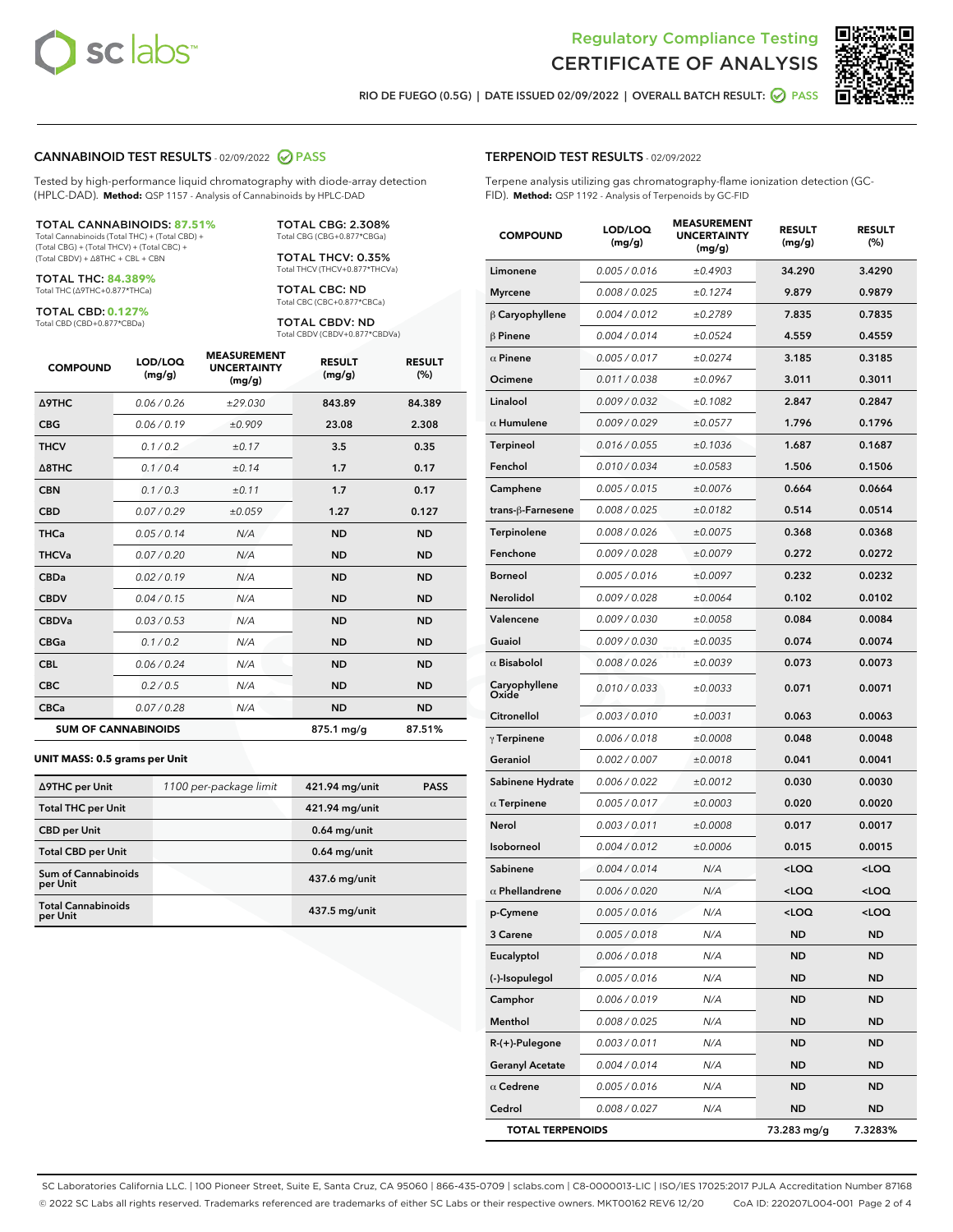



RIO DE FUEGO (0.5G) | DATE ISSUED 02/09/2022 | OVERALL BATCH RESULT:  $\bigotimes$  PASS

# CATEGORY 1 PESTICIDE TEST RESULTS - 02/09/2022 2 PASS

Pesticide and plant growth regulator analysis utilizing high-performance liquid chromatography-mass spectrometry (HPLC-MS) or gas chromatography-mass spectrometry (GC-MS). \*GC-MS utilized where indicated. **Method:** QSP 1212 - Analysis of Pesticides and Mycotoxins by LC-MS or QSP 1213 - Analysis of Pesticides by GC-MS

| <b>COMPOUND</b>             | LOD/LOQ<br>$(\mu g/g)$ | <b>ACTION</b><br>LIMIT<br>$(\mu g/g)$ | <b>MEASUREMENT</b><br><b>UNCERTAINTY</b><br>$(\mu g/g)$ | <b>RESULT</b><br>$(\mu g/g)$ | <b>RESULT</b> |
|-----------------------------|------------------------|---------------------------------------|---------------------------------------------------------|------------------------------|---------------|
| Aldicarb                    | 0.03/0.08              | $>$ LOD                               | N/A                                                     | <b>ND</b>                    | <b>PASS</b>   |
| Carbofuran                  | 0.02 / 0.05            | ≥ LOD                                 | N/A                                                     | <b>ND</b>                    | <b>PASS</b>   |
| Chlordane*                  | 0.03 / 0.08            | $\ge$ LOD                             | N/A                                                     | <b>ND</b>                    | <b>PASS</b>   |
| Chlorfenapyr*               | 0.03/0.10              | $>$ LOD                               | N/A                                                     | <b>ND</b>                    | <b>PASS</b>   |
| Chlorpyrifos                | 0.02 / 0.06            | $\ge$ LOD                             | N/A                                                     | <b>ND</b>                    | <b>PASS</b>   |
| Coumaphos                   | 0.02 / 0.07            | $\geq$ LOD                            | N/A                                                     | <b>ND</b>                    | <b>PASS</b>   |
| Daminozide                  | 0.02 / 0.07            | $>$ LOD                               | N/A                                                     | <b>ND</b>                    | <b>PASS</b>   |
| <b>DDVP</b><br>(Dichlorvos) | 0.03/0.09              | $\geq$ LOD                            | N/A                                                     | <b>ND</b>                    | <b>PASS</b>   |
| <b>Dimethoate</b>           | 0.03 / 0.08            | $\geq$ LOD                            | N/A                                                     | <b>ND</b>                    | <b>PASS</b>   |
| Ethoprop(hos)               | 0.03/0.10              | $>$ LOD                               | N/A                                                     | <b>ND</b>                    | <b>PASS</b>   |
| Etofenprox                  | 0.02 / 0.06            | $\ge$ LOD                             | N/A                                                     | <b>ND</b>                    | <b>PASS</b>   |
| Fenoxycarb                  | 0.03 / 0.08            | $\geq$ LOD                            | N/A                                                     | <b>ND</b>                    | <b>PASS</b>   |
| Fipronil                    | 0.03 / 0.08            | $\geq$ LOD                            | N/A                                                     | <b>ND</b>                    | <b>PASS</b>   |
| Imazalil                    | 0.02 / 0.06            | $\geq$ LOD                            | N/A                                                     | <b>ND</b>                    | <b>PASS</b>   |
| Methiocarb                  | 0.02 / 0.07            | $>$ LOD                               | N/A                                                     | <b>ND</b>                    | <b>PASS</b>   |
| Methyl<br>parathion         | 0.03/0.10              | > LOD                                 | N/A                                                     | <b>ND</b>                    | <b>PASS</b>   |
| <b>Mevinphos</b>            | 0.03/0.09              | $\geq$ LOD                            | N/A                                                     | <b>ND</b>                    | <b>PASS</b>   |
| Paclobutrazol               | 0.02 / 0.05            | $>$ LOD                               | N/A                                                     | <b>ND</b>                    | <b>PASS</b>   |
| Propoxur                    | 0.03/0.09              | $\ge$ LOD                             | N/A                                                     | <b>ND</b>                    | <b>PASS</b>   |
| Spiroxamine                 | 0.03 / 0.08            | $\geq$ LOD                            | N/A                                                     | <b>ND</b>                    | <b>PASS</b>   |
| Thiacloprid                 | 0.03/0.10              | $\geq$ LOD                            | N/A                                                     | <b>ND</b>                    | <b>PASS</b>   |

### CATEGORY 2 PESTICIDE TEST RESULTS - 02/09/2022 2 PASS

| <b>COMPOUND</b>          | LOD/LOO<br>$(\mu g/g)$ | <b>ACTION</b><br>LIMIT<br>$(\mu g/g)$ | <b>MEASUREMENT</b><br><b>UNCERTAINTY</b><br>$(\mu g/g)$ | <b>RESULT</b><br>$(\mu g/g)$ | <b>RESULT</b> |
|--------------------------|------------------------|---------------------------------------|---------------------------------------------------------|------------------------------|---------------|
| Abamectin                | 0.03/0.10              | 0.1                                   | N/A                                                     | <b>ND</b>                    | <b>PASS</b>   |
| Acephate                 | 0.02/0.07              | 0.1                                   | N/A                                                     | <b>ND</b>                    | <b>PASS</b>   |
| Acequinocyl              | 0.02/0.07              | 0.1                                   | N/A                                                     | <b>ND</b>                    | <b>PASS</b>   |
| Acetamiprid              | 0.02/0.05              | 0.1                                   | N/A                                                     | <b>ND</b>                    | <b>PASS</b>   |
| Azoxystrobin             | 0.02/0.07              | 0.1                                   | N/A                                                     | <b>ND</b>                    | <b>PASS</b>   |
| <b>Bifenazate</b>        | 0.01/0.04              | 0.1                                   | N/A                                                     | <b>ND</b>                    | <b>PASS</b>   |
| <b>Bifenthrin</b>        | 0.02 / 0.05            | 3                                     | N/A                                                     | <b>ND</b>                    | <b>PASS</b>   |
| <b>Boscalid</b>          | 0.03/0.09              | 0.1                                   | N/A                                                     | <b>ND</b>                    | <b>PASS</b>   |
| Captan                   | 0.19/0.57              | 0.7                                   | N/A                                                     | <b>ND</b>                    | <b>PASS</b>   |
| Carbaryl                 | 0.02/0.06              | 0.5                                   | N/A                                                     | <b>ND</b>                    | <b>PASS</b>   |
| Chlorantranilip-<br>role | 0.04/0.12              | 10                                    | N/A                                                     | <b>ND</b>                    | <b>PASS</b>   |
| Clofentezine             | 0.03/0.09              | 0.1                                   | N/A                                                     | <b>ND</b>                    | <b>PASS</b>   |

| <b>COMPOUND</b>               | LOD/LOQ<br>$(\mu g/g)$ | <b>ACTION</b><br>LIMIT<br>(µg/g) | <b>MEASUREMENT</b><br><b>UNCERTAINTY</b><br>(µg/g) | <b>RESULT</b><br>$(\mu g/g)$ | <b>RESULT</b> |
|-------------------------------|------------------------|----------------------------------|----------------------------------------------------|------------------------------|---------------|
| Cyfluthrin                    | 0.12 / 0.38            | $\overline{c}$                   | N/A                                                | <b>ND</b>                    | <b>PASS</b>   |
| Cypermethrin                  | 0.11 / 0.32            | 1                                | N/A                                                | <b>ND</b>                    | <b>PASS</b>   |
| Diazinon                      | 0.02 / 0.05            | 0.1                              | N/A                                                | <b>ND</b>                    | <b>PASS</b>   |
| Dimethomorph                  | 0.03 / 0.09            | 2                                | N/A                                                | <b>ND</b>                    | <b>PASS</b>   |
| Etoxazole                     | 0.02 / 0.06            | 0.1                              | N/A                                                | <b>ND</b>                    | <b>PASS</b>   |
| Fenhexamid                    | 0.03 / 0.09            | 0.1                              | N/A                                                | <b>ND</b>                    | <b>PASS</b>   |
| Fenpyroximate                 | 0.02 / 0.06            | 0.1                              | N/A                                                | <b>ND</b>                    | <b>PASS</b>   |
| Flonicamid                    | 0.03 / 0.10            | 0.1                              | N/A                                                | <b>ND</b>                    | <b>PASS</b>   |
| Fludioxonil                   | 0.03 / 0.10            | 0.1                              | N/A                                                | <b>ND</b>                    | <b>PASS</b>   |
| Hexythiazox                   | 0.02 / 0.07            | 0.1                              | N/A                                                | <b>ND</b>                    | <b>PASS</b>   |
| Imidacloprid                  | 0.04 / 0.11            | 5                                | N/A                                                | <b>ND</b>                    | <b>PASS</b>   |
| Kresoxim-methyl               | 0.02 / 0.07            | 0.1                              | N/A                                                | <b>ND</b>                    | <b>PASS</b>   |
| <b>Malathion</b>              | 0.03 / 0.09            | 0.5                              | N/A                                                | <b>ND</b>                    | <b>PASS</b>   |
| Metalaxyl                     | 0.02 / 0.07            | $\overline{c}$                   | N/A                                                | <b>ND</b>                    | <b>PASS</b>   |
| Methomyl                      | 0.03 / 0.10            | $\mathcal{I}$                    | N/A                                                | <b>ND</b>                    | <b>PASS</b>   |
| Myclobutanil                  | 0.03/0.09              | 0.1                              | N/A                                                | <b>ND</b>                    | <b>PASS</b>   |
| Naled                         | 0.02 / 0.07            | 0.1                              | N/A                                                | <b>ND</b>                    | <b>PASS</b>   |
| Oxamyl                        | 0.04 / 0.11            | 0.5                              | N/A                                                | <b>ND</b>                    | <b>PASS</b>   |
| Pentachloronitro-<br>benzene* | 0.03 / 0.09            | 0.1                              | N/A                                                | <b>ND</b>                    | <b>PASS</b>   |
| Permethrin                    | 0.04 / 0.12            | 0.5                              | N/A                                                | <b>ND</b>                    | <b>PASS</b>   |
| Phosmet                       | 0.03 / 0.10            | 0.1                              | N/A                                                | <b>ND</b>                    | <b>PASS</b>   |
| Piperonylbu-<br>toxide        | 0.02 / 0.07            | 3                                | N/A                                                | <b>ND</b>                    | <b>PASS</b>   |
| Prallethrin                   | 0.03 / 0.08            | 0.1                              | N/A                                                | <b>ND</b>                    | <b>PASS</b>   |
| Propiconazole                 | 0.02 / 0.07            | 0.1                              | N/A                                                | <b>ND</b>                    | <b>PASS</b>   |
| Pyrethrins                    | 0.04 / 0.12            | 0.5                              | N/A                                                | <b>ND</b>                    | <b>PASS</b>   |
| Pyridaben                     | 0.02 / 0.07            | 0.1                              | N/A                                                | <b>ND</b>                    | <b>PASS</b>   |
| Spinetoram                    | 0.02 / 0.07            | 0.1                              | N/A                                                | <b>ND</b>                    | <b>PASS</b>   |
| Spinosad                      | 0.02 / 0.07            | 0.1                              | N/A                                                | <b>ND</b>                    | <b>PASS</b>   |
| Spiromesifen                  | 0.02 / 0.05            | 0.1                              | N/A                                                | <b>ND</b>                    | <b>PASS</b>   |
| Spirotetramat                 | 0.02 / 0.06            | 0.1                              | N/A                                                | ND                           | <b>PASS</b>   |
| Tebuconazole                  | 0.02 / 0.07            | 0.1                              | N/A                                                | <b>ND</b>                    | <b>PASS</b>   |
| Thiamethoxam                  | 0.03 / 0.10            | 5                                | N/A                                                | <b>ND</b>                    | <b>PASS</b>   |
| Trifloxystrobin               | 0.03 / 0.08            | 0.1                              | N/A                                                | ND                           | <b>PASS</b>   |

SC Laboratories California LLC. | 100 Pioneer Street, Suite E, Santa Cruz, CA 95060 | 866-435-0709 | sclabs.com | C8-0000013-LIC | ISO/IES 17025:2017 PJLA Accreditation Number 87168 © 2022 SC Labs all rights reserved. Trademarks referenced are trademarks of either SC Labs or their respective owners. MKT00162 REV6 12/20 CoA ID: 220207L004-001 Page 3 of 4